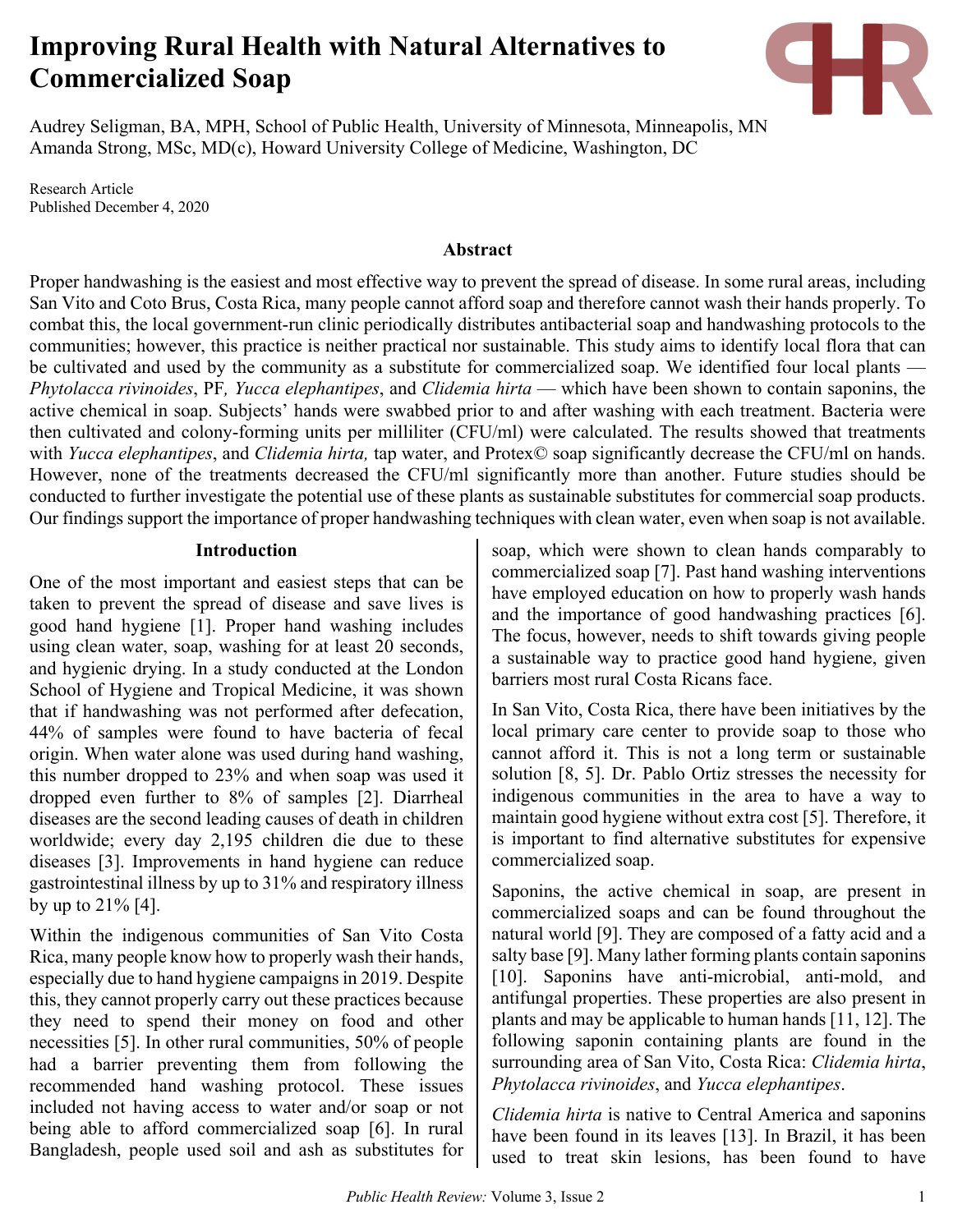antibacterial properties, and has been used as a soap in an indigenous community [14, 13, 8]. *Phytolacca rivinoides* is native to Central America and has been used to treat syphilis and diabetes [15, 16]. It also has antifungal activity that can help protect against pathogenic fungi [17]. *Phytolacca rivinoides* berries are made up of up to 25% saponins, including triterpene saponins [18]. *Yucca elephantipes* is a common plant in Costa Rica and has been used for its anti-inflammatory, antifungal, and antioxidant activity, as well as soap [19, 20]. Steroid saponins are in the stems and leaves [21, 22]. A fourth plant, PF, which is not named in this study due to privacy rights, is also known to contain saponins.

Due to the presence of saponins and their historical uses, these plants have promise for being effective alternatives to commercialized soaps. There is, however, a lack of research on their effectiveness at removing microorganisms from hands. This research is needed due to the necessity of access to an effective way of hygiene in rural or indigenous communities [5].

This study aims to test the effectiveness of these plants in a controlled manner and determine if any of the plants are more effective at removing bacteria. It was predicted that due to the presence of saponins and the historical uses of these four plants, they would be able to remove microorganisms comparably to commercialized soap.

# **Materials and Methods**

This controlled study was conducted at Las Cruces Biological Station in San Vito, Costa Rica from November 13<sup>th</sup> to 19<sup>th</sup>, 2015. The researchers conducting the experiment acted as the test subjects. We performed six treatments 15 times each (tap water, Protex© commercial soap, *Phytolacca rivinoides*, *Yucca elephantipes*, PF, and *Clidemia hirta*).

### *Specimen Collection*

All plants were harvested at the beginning of the research week and stored in water until processed for experimentation. *Phytolacca rivinoides*, *Yucca elephantipes*, and *Clidemia hirta* samples were collected from the roadsides surrounding the Las Cruces Biological Station. The *Phytolacca rivinoides* stem containing berries*,* along with the leafy section of *Yucca elephantipes*  and *Clidemia hirta*, were harvested. The trunk of the PF was gathered from an undisclosed location in Costa Rica. Voucher specimens of *Phytolacca rivinoides*, *Yucca* 

*elephantipes*, and *Clidemia hirta* are kept for record at the Las Cruces Research Station herbarium.

# *Specimen Processing*

A fresh ration of plants were processed each day before data collection. The *Phytolacca rivinoides* berries and *Clidemia hirta* leaves were removed from the stem and used whole, while the *Yucca elephantipes* leaves were shredded into eighth-inch by four-inch strips. The trunk of PF was divided into four-inch segments and then broken down into thinner strips. For each hand washing trial, approximately 45 *Phytolacca rivinoides* berries, six *Clidemia hirta* leaves, 15 *Yucca elephantipes* eighth inch by four-inch leaf strips, and one four-inch by one-inch strip of PF was used (Appendix 1).

# *Bacterial Collection and Hand Washing Methodology*

A soil solution was composed of six cups of soil and ten cups of Las Cruces Biological Station tap water. A fresh solution was made each day of data collection. The soil for the solution was collected from the residential area northeast of the Las Cruces Laboratory. In order to make the initial amount of bacteria on subjects' hands as similar as possible, the subjects first dipped their hands into one gallon of soil solution for 10 seconds. The subjects were then instructed to rinse and dry their hands thoroughly using a paper towel. However, the exact composition of the soil solution was not analyzed and likely differed somewhat between samples and therefore there is expected to be some variance in initial bacteria.

We swabbed the right hand of the subjects before washing, using a sterile cotton swab moistened with saline solution. The inoculated swab was then placed in an Eppendorf tube containing 1 ml of sterile saline. The subjects then wet their hands, using tap water from the Las Cruces Biological Station, and were given one of the six treatments. The type of treatment was determined by a random number generator [23]. Each subject followed the standard handwashing procedure over the course of 20 seconds, after 10 seconds of lathering with the processed plant material (Appendix 1) [24]. The subjects then rinsed their hands and used paper towels to dry them thoroughly. The subjects' right hands were then swabbed again for remaining bacteria using the same method as previously described. Two samples of each of the plants and controls were also swabbed and plated.

# *Bacterial Cultivation*

We instilled the bacteria for at least 30 minutes prior to dilutions. Blood agar plates were spot plated with five 10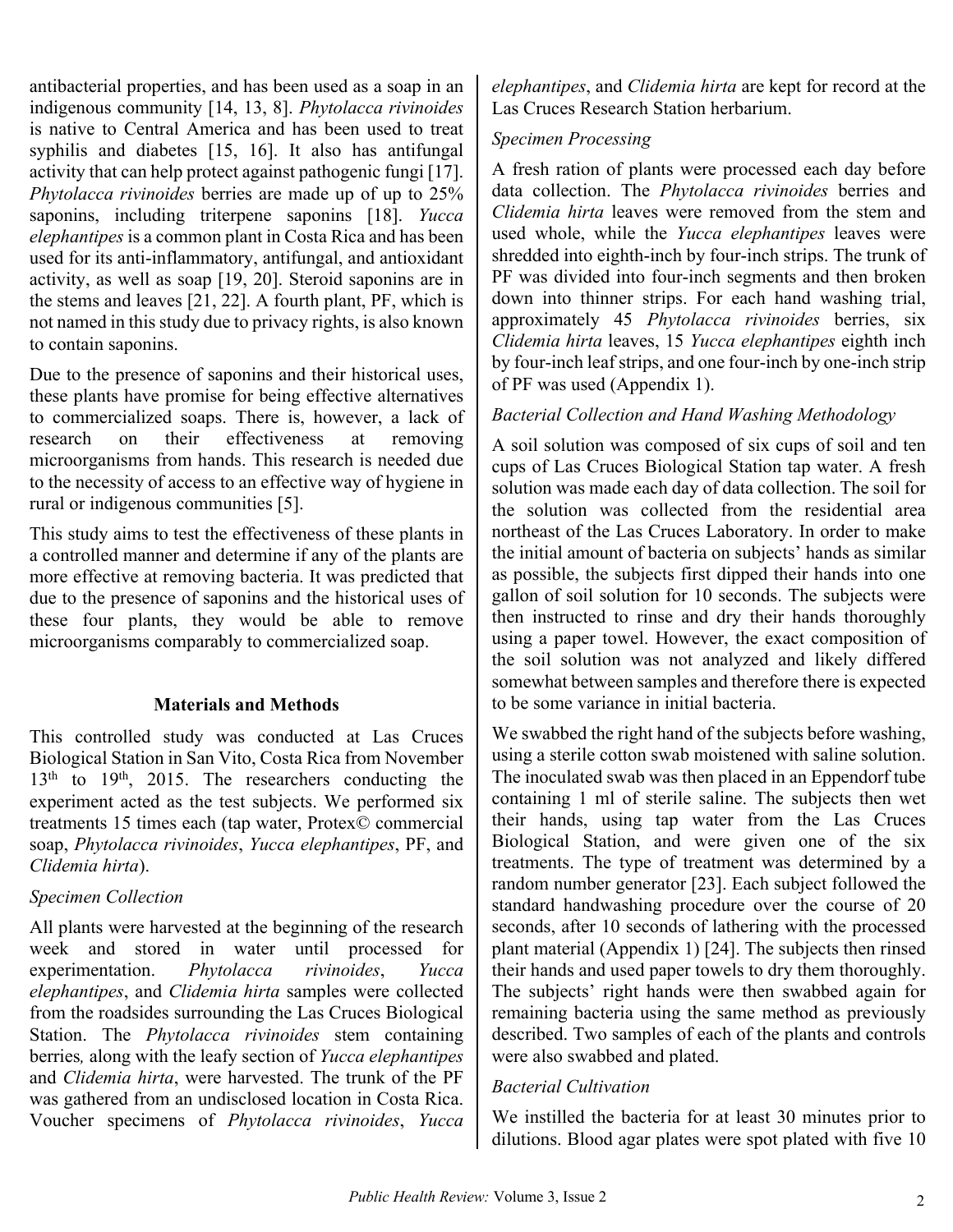μL spots in each quadrant**;** each quadrant was a different dilution  $(10^2-10^5)$  of the initial inoculated sample. The plates were then incubated at 37°C for 24 hours [25]. After the incubation period, the colony-forming units (CFU) were counted, recorded, and converted to CFU/ml.

## *Statistical Analysis*

Dilutions of  $10^2$  and  $10^3$  bacteria were counted for both before washing and after washing samples. All statistical testing used the CFU/ml calculated from the 103 dilution bacterial counts, as these counts were consistently within the 3-30 range of countable colonies for spot plating. All tests were also done at an alpha level of 0.05. Trials were considered outliers and not included in statistical analysis if the Delta CFU/ml, or CFU/ml Before Washing - CFU/ml After Washing, was 1.5 times the interquartile range greater than the third quartile or less than the first quartile.

In order to determine if a particular treatment was successful in reducing the bacterial load of the test subjects' hands, we ran a paired t-test comparing the CFU/ml Before Washing and the CFU/ml After Washing for each trial within each treatment. We then performed a one-way analysis of variance (ANOVA) to determine if there was a significant difference across the treatment groups in the mean Delta CFU/ml. Three additional twoway ANOVA tests were also run to examine the individual and interaction effects of the treatment, date, and subject identity on the Delta CFU/ml. We used a combination of Microsoft Excel 2011 and Minitab Express 1.3.0 to visualize the data and execute statistical tests.

# *Ethical Considerations*

The OTS Tropical Disease, Environmental Change, and Human Health 2015 program holds a plant-collecting permit from the Costa Rican Government Conservation Areas System (SINAC) SINAC-SE-GCUS-PI-R-107- 2015, valid until July 7<sup>th</sup>, 2016. The four plants collected are not endangered. PF is not named in this study due to privacy rights.

### **Results**

A total of 15 samples for each treatment were included in the study. Of those 15, 1 for *Clidemia hirta*, 2 for *Yucca elephantipes*, 4 for Protex© soap, 2 for tap water, 1 for *Phytolacca rivinoides*, and 0 for PF were considered outliers and not included in the final analysis. Tap water was plated alone and no bacterial growth was observed, confirming that no new bacteria was introduced from the water being used to wash hands.

PF had a before mean CFU/ml of approximately 2700 and a after mean of 2330 CFU/ml with a Delta decrease of 370 CFU/ml. PR had a before mean CFU/ml of approximately 1900 and a after mean of 1633 CFU/ml with a Delta decrease of 267 CFU/ml. CH had a before mean CFU/ml of approximately 2633 and a after mean of 1667 CFU/ml with a Delta decrease of 966 CFU/ml. YE had a before mean CFU/ml of approximately 1467 and a after mean of 740 CFU/ml with a Delta decrease of 724 CFU/ml. Protex had a before mean CFU/ml of approximately 1100 and a after mean of 640 CFU/ml with a Delta decrease of 460 CFU/ml. Water had a before mean CFU/ml of approximately 1766 and a after mean of 640 CFU/ml with a Delta decrease of 1126 CFU/ml.

Figure 1 shows the effectiveness of each treatment at reducing CFU on hands. Treatments of *Clidemia hirta* (n  $= 14$ ,  $t = 2.51$ ,  $P = 0.02$ ), *Yucca elephantipes* (n = 13, t = 2.65,  $P = 0.02$ ), Protex© soap (n = 11,  $t = 3.07$ ,  $P = 0.01$ ), and Tap Water ( $n = 13$ ,  $t = 3.99$ ,  $P = 0.02$ ), showed a significant decrease in the CFU/ml on hands comparing before to after use (Figure 1). Treatments of *Phytolacca rivinoides* (n = 14,  $t = 0.82$ ,  $P = .14$ ) and PF (n = 15,  $t = -$ 0.54,  $P = 0.599$ ) did not yield significant Delta CFU/ml, there was no significant change in the number of CFU/ml before to after hand washing (Figure 1).

While the Delta CFU/ml was significant in the aforementioned treatments, no one treatment proved to be significantly different from any other in decreasing bacteria. ANOVA: (*F* = 1.37, *P* = 0.244), PF (n = 15), *Phytolacca rivinoides* (n = 14), *Clidemia hirta* (n = 14), *Yucca elephantipes* ( $n = 13$ ), Protex© soap ( $n = 11$ ), and Tap Water ( $n = 13$ ) (Figure 2).

The subject, date plated, and treatment or any interaction of these variables did not affect the Delta CFU/ml (Figure 2).

Observationally, there were different types of bacteria present before and after handwashing across treatments. In addition, there appeared to be fungal growth less often in samples after hand washing, though this data was not recorded and not shown. Within all samples, the CFU/ml calculated from the  $10<sup>3</sup>$  dilutions was significantly greater than the CFU/ml of the  $10^2$  dilutions (results not shown). Fungus did not have a significant effect on CFU/ml, results not shown. There was much less fungus present in  $10<sup>3</sup>$ dilutions and therefore it was hypothesized that fungal presence may have affected the number of CFU/ml; this proved to not be the case.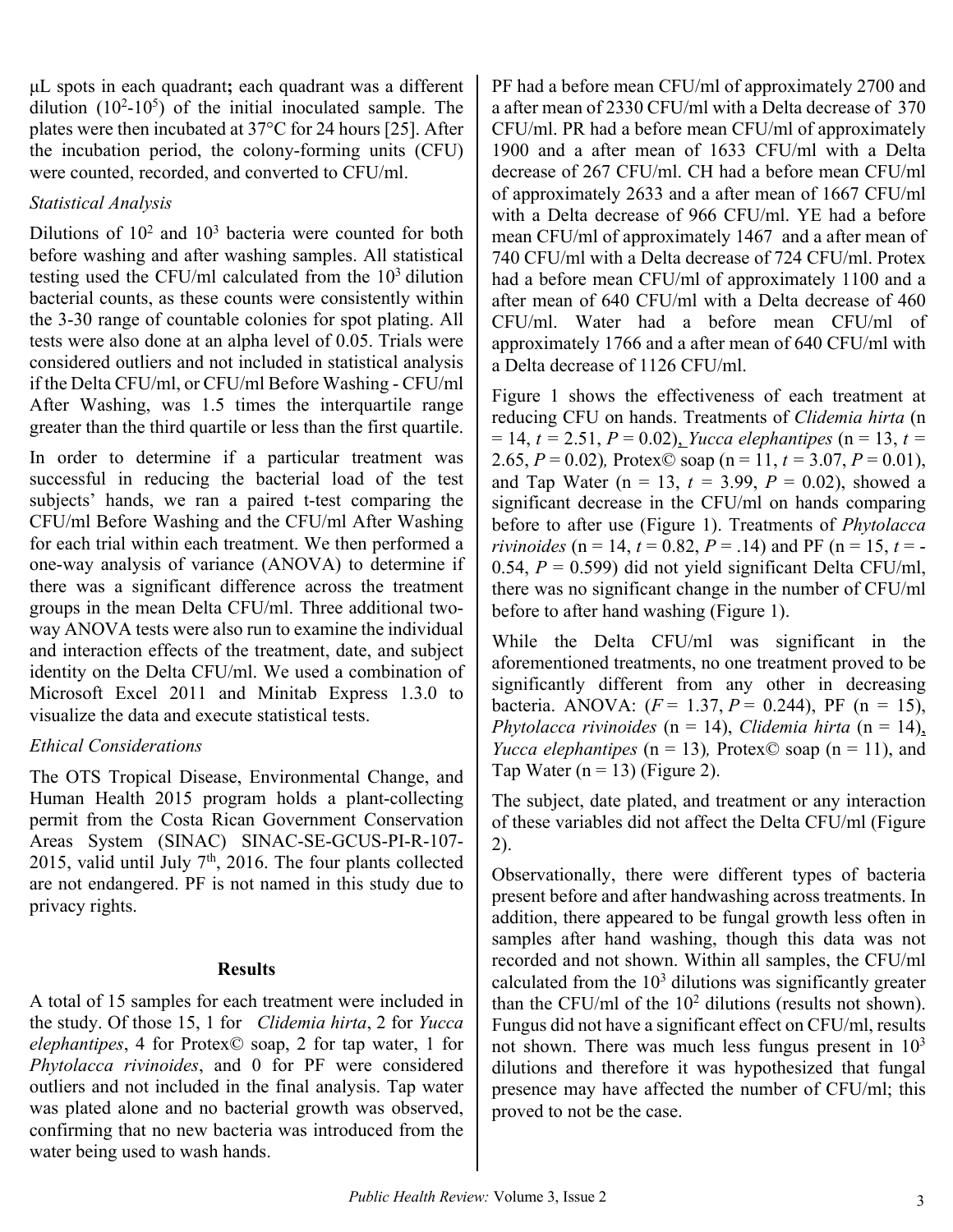### **Discussion and Greater Significance**

This study had two aims: to determine which treatments significantly decreased the number of bacteria on hands and to determine which of the treatments was most powerful at reducing bacterial levels. We found that four (*Clidemia hirta, Yucca elephantipes,* Protex©, and tap water) of our six treatments successfully decreased the number of colony-forming units on hands. All proved equally effective, however, contrary to our expectations. Based on previous studies, we expected that the negative control (water) and the positive control (Protex©) would differ in their ability to remove bacteria from hands [2]. For instance, work conducted in Tanzania showed Protex© soap to be one of the leading antibacterial soaps for removing bacteria from hands [26]. Our data does not support this finding. One possible explanation for our results may be the short contact time employed in our experimental protocol. Contact time with each of the treatments in our study was limited to 30 seconds while washing with Protex© occurred for 2 minutes in said Tanzanian study [26]. The duration of contact time is important for the effectiveness of soap. In fact, an increase from 15 to 30 seconds of wash time with antibacterial soap can greatly reduce the number of bacteria removed [27]. A future study that employs a longer contact time with the treatment should be conducted. Considering that in this study the positive control (Protex©) did not perform as expected, changing this variable of contact time could help lead to optimization of the treatments that were proven to work (*Clidemia hirta, Yucca elephantipes,* Protex©, and tap water).

Another important consideration is the type of bacteria present on study subjects' hands before and after hand washing. Although not recorded in this study, we observed what appeared to be different types of bacteria forming colonies before and after hand washing and between treatments. It is possible that certain treatments (e.g. Protex©) remove more pathogenic organisms, including viruses, whereas washing hands with clean water alone may simply remove less harmful bacteria [28]. The same may be true for the mechanical action of washing hands with plants. *Clidemia hirta* and *Yucca elephantipes* decreased colony-forming units on study subjects' hands. Without identifying the bacterial types, however, we cannot be sure that the organisms removed were in fact pathogenic. It is possible that while both tap water and Protex© are removing equal amounts of bacteria, Protex© is removing the more harmful bacteria that tap water is leaving behind, and this could be the reason for the unexpected results of equal effectiveness of tap water and Protex© in removing hand bacteria. While the lack of a difference in effectiveness is surprising, it is not surprising that tap water also significantly reduced bacterial growth. A study conducted in 2010 explored the different particles left on hands after different types of hand washing, both antibacterial soap and only tap water had a large impact when combined with rubbing of the hands together; however, tap water was less effective at removing certain viruses found in stool [28]. Identifying what type of organisms are being removed could be an important next step. While high-tech diagnostic testing is not feasible in this research setting, simply recording the type of bacteria based on observational morphology or diagnostics such as Gram staining to help identify the bacteria would be significant sequential alternatives. This should also be done to record fungal presence and possibly the type of fungus.

It is possible that all of the results we have found are contingent on the fact that only clean water was used during hand washing. We are confident that the tap water used for this study did not introduce new bacteria; water alone was plated, and no bacterial colonies or fungus grew. Results might be different with a larger difference in effectiveness of treatments if dirtier water was used. For example, with different water, Protex© soap and plants may prove to be more effective than just water alone [29]. In addition, unsanitary water is connected with an increase of diarrheal disease, and a decrease in well-being and health [29, 30]. This is especially important due to the target audience of this research: people living in rural settings and indigenous communities who have limited access to hygiene products.

In conclusion, preliminary results suggest that using any of the treatments - *Clidemia hirta*, *Yucca elephantipes*, PF, Protex© soap, and tap water - is equally helpful in removing bacteria when clean water is used during hand washing. Previous studies have shown the importance of clean water, above all other types of interventions, at decreasing diarrheal diseases and therefore more emphasis should be put on finding a way to provide people with access to clean water [30].

This research has the potential to make a difference in the health of communities with limited access to hygiene products. *Clidemia hirta* and *Yucca elephantipes* show promise and should be followed up with future studies. A larger, more in-depth study that focuses on these treatments, increases contact time with each treatment, investigates the type of organisms present on hands before and after washing with each treatment, and investigates the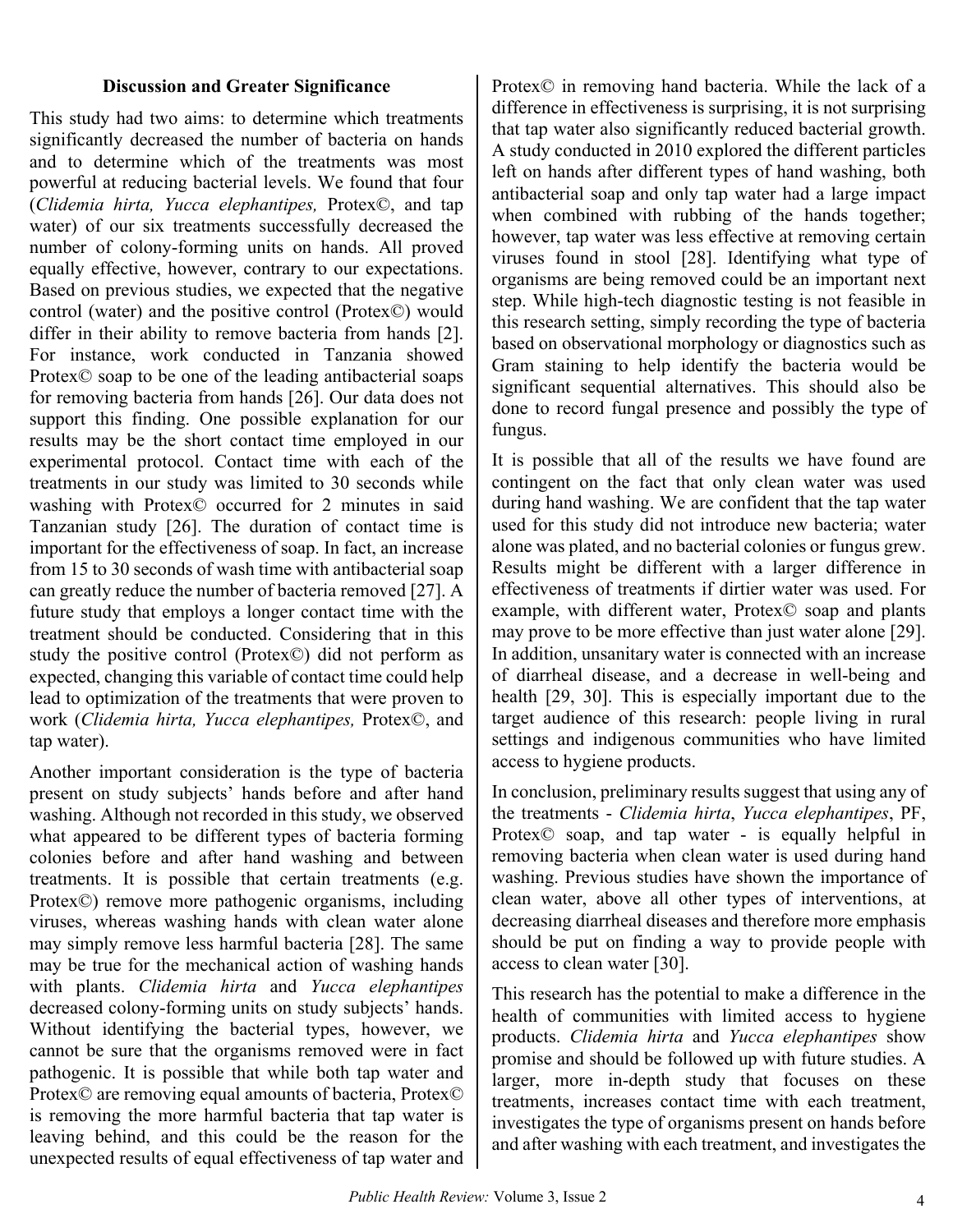effect of each plant when non-clean water is used to wash hands would make this research more applicable to the targeted communities.



 $PF = PF$ PR = *Phytolacca rivinoides* CH = *Clidemia hirta* YE = *Yucca elephantipes*

**Figure 1:** *Effectiveness of each treatment at reducing the number of bacteria on hands. \* Denotes a significant difference in mean Delta CFU/ml. Error bars represent one standard error from the mean. A paired t-test was performed comparing the mean CFU/ml Before Washing and the CFU/ml After. PF (n = 15, t = -0.54, P = 0.599) Phytolacca rivinoides*  $(n = 14 t = 0.82 P = .14)$  Clidemia hirta  $(n = 14 t = 2.51 P = 0.02)$ , Yucca elephantipes  $(n = 13$  $t = 2.65 P = 0.02$ , Protex soap (n = 11 t = 3.07 P = 0.01), and Tap Water (n = 13 t = 3.99 P = 0.02).



 $PF = PF$ PR = *Phytolacca rivinoides* CH = *Clidemia hirta* YE = *Yucca elephantipes*

**Figure 2:** *\* Denotes a significant difference from other treatment groups. A one-way analysis of variance ANOVA was run to determine if there is a significant difference across the treatment groups in the mean Delta CFU/ml. ANOVA:*   $(F = 1.37, P = 0.244)$ , *PF* ( $n = 15$ ), *Phytolacca rivinoides* ( $n = 14$ ), *Clidemia hirta* ( $n = 14$ ), *Yucca elephantipes* ( $n = 14$ ) *13), Protex soap (n = 11), and Tap Water (n = 13).*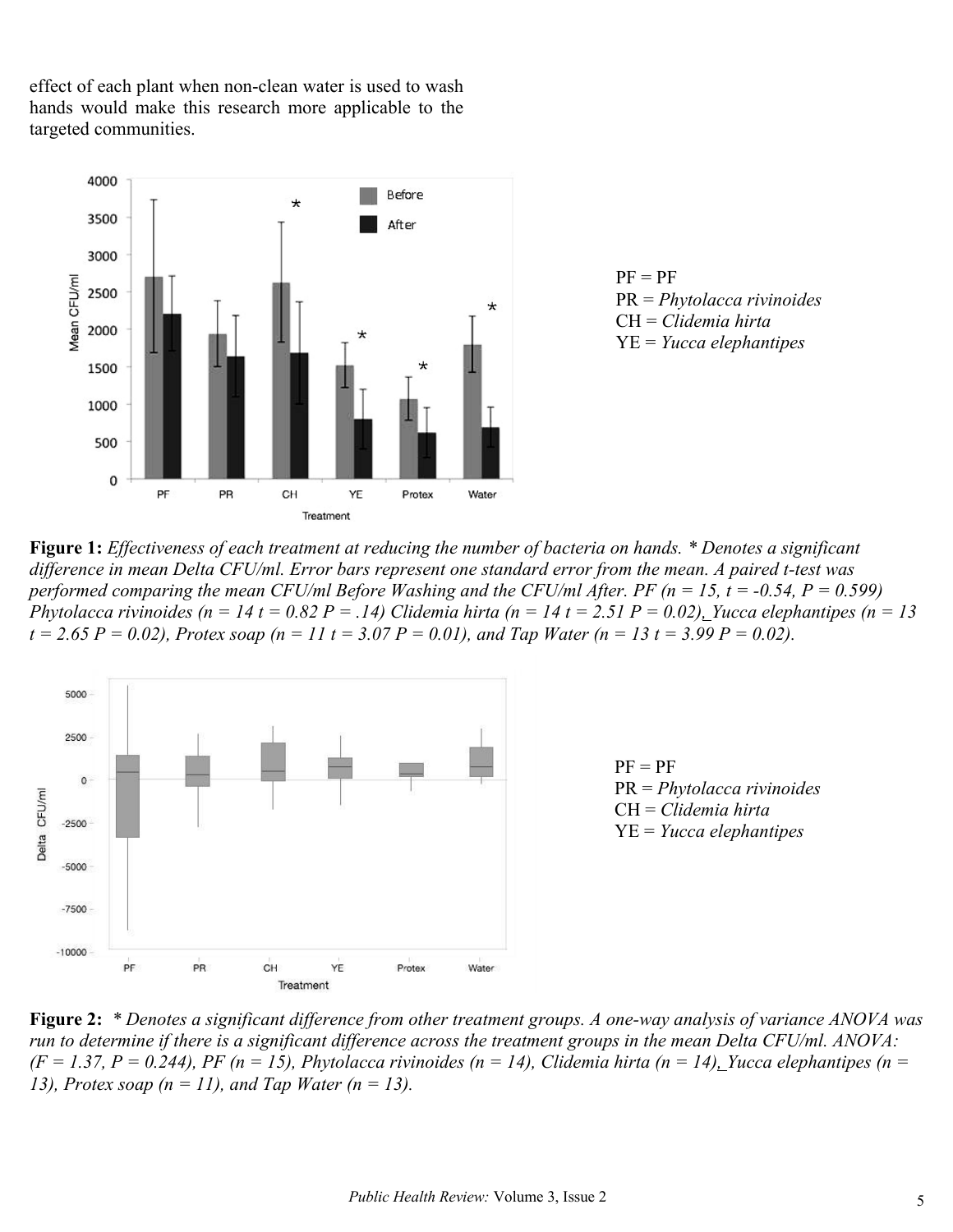**Table 1:** Two-way ANOVA results. A p-value of 0.05 was considered significant. There were no significant differences based on the subject, date plated, and treatment or any interaction of these variables.

| Source                 | DF             | Adj SS    | Adj MS  | F-Value | P-Value |
|------------------------|----------------|-----------|---------|---------|---------|
| Treatment              | 5              | 24865724  | 4973145 | 1.42    | 0.2294  |
| Subject                | 2              | 8930284   | 4465142 | 1.28    | 0.2865  |
| Treatment*Subject      | 10             | 26924811  | 2692481 | 0.77    | 0.6575  |
| Error                  | 62             | 217046667 | 3500753 |         |         |
| Total                  | 79             | 278532969 |         |         |         |
| Source                 | DF             | Adj SS    | Adj MS  | F-Value | P-Value |
| <b>Treatment</b>       | 5              | 22305643  | 4461129 | 1.15    | 0.3489  |
| <b>Date Plated</b>     | 4              | 13780472  | 3445118 | 0.88    | 0.4799  |
| Treatment *Date Plated | 20             | 42813210  | 2140661 | 0.55    | 0.9278  |
| Error                  | 50             | 194681667 | 3893633 |         |         |
| Total                  | 79             | 278532969 |         |         |         |
| Source                 | DF             | Adj SS    | Adj MS  | F-Value | P-Value |
| Subject                | $\overline{2}$ | 15035514  | 7517757 | 2.35    | 0.1030  |
| <b>Date Plated</b>     | 4              | 27448103  | 6862026 | 2.15    | 0.0847  |
| Subject *Date Plated   | 8              | 41756324  | 5219541 | 1.63    | 0.1322  |
| Error                  | 65             | 207530083 | 3192771 |         |         |
| Total                  | 79             | 278532969 |         |         |         |

### **Author Contact Information**

Audrey Seligman: selig036@umn.edu

#### **References**

- [1] Mathur, P. (2011). Hand hygiene: Back to the basics of infection control. *The Indian Journal of Medical Research*, *134*(5), 611–620. https://doi.org/10.4103/0971-5916.90985
- [2] Burton, M., Cobb, E., Donachie, P., Judah, G., Curtis, V., & Schmidt, W.-P. (2011). The Effect of Handwashing with Water or Soap on Bacterial Contamination of Hands. *International Journal of Environmental Research and Public Health*, *8*(1), 97–104. https://doi.org/10.3390/ijerph8010097
- [3] *Global Diarrhea Burden | Global Water, Sanitation and Hygiene Healthy Water | CDC.* (2018, November 9). https://www.cdc.gov/healthywater/global/diarrheaburden.html
- [4] Aiello, A. E., Coulborn, R. M., Perez, V., & Larson, E. L. (2008). Effect of hand hygiene on infectious disease risk in the community setting: A meta-analysis. *American Journal of*

*Public Health*, *98*(8), 1372–1381.

https://doi.org/10.2105/AJPH.2007.124610

- [5] Ortiz P. *Sistematización buenas prácticas Ngobe.pdf*. (n.d.-b). Retrieved February 4, 2020, from http://www.aecid.es/Centro-Documentacion/Documentos/Publicaciones%20coeditadas%2 0por%20AECID/Sistematizaci%C3%B3n%20buenas%20pr% C3%A1cticas%20Ngobe.pdf
- [6] Jenkins, M. W., Anand, A. R., Revell, G., & Sobsey, M. D. (2013). Opportunities to improve domestic hygiene practices through new enabling products: A study of handwashing practices and equipment in rural Cambodia. *International Health*, *5*(4), 295–301. https://doi.org/10.1093/inthealth/iht026
- [7] Hoque, B. (2003). Handwashing practices and challenges in Bangladesh. *International Journal of Environmental Health Research*, *13*(sup1), S81–S87. https://doi.org/10.1080/0960312031000102831
- [8] Hector Castaneda. (2015, October 1). *Soap usage in San Vito Costa Rica* [Personal communication].